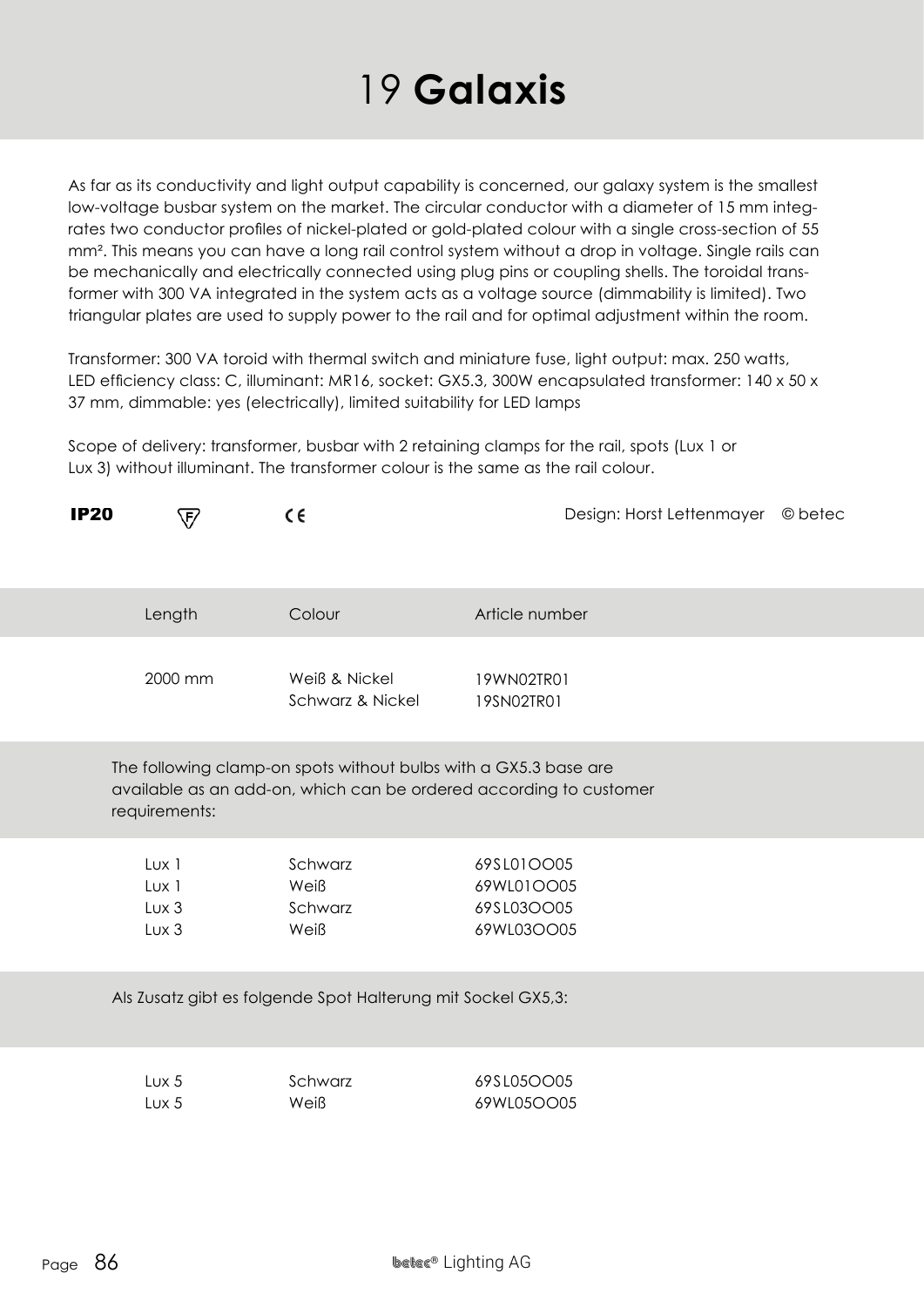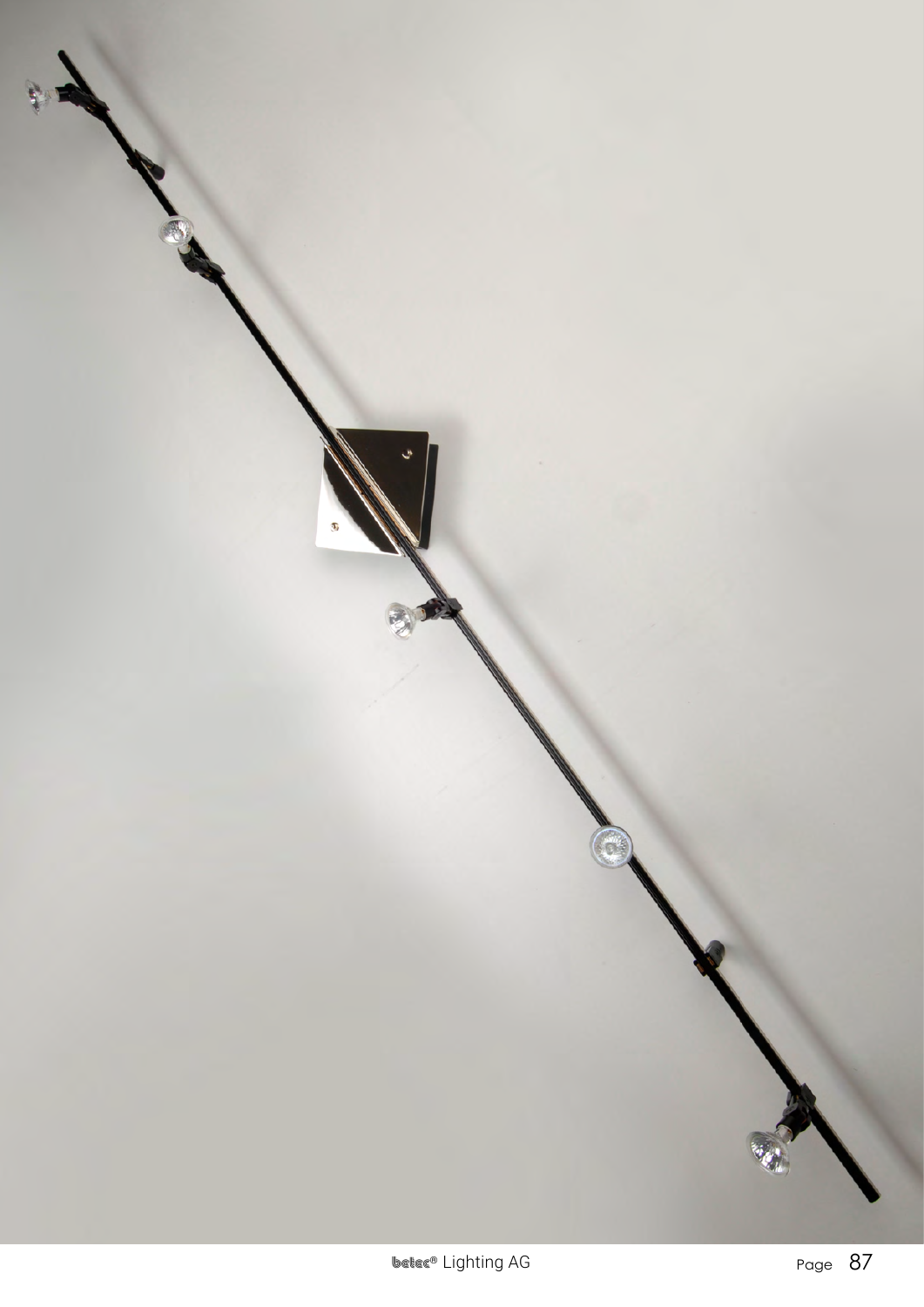## 69 **Galaxis & Planus**

|              | Product                                                   | Version                      | Colour                | Article number                                                                                                                                             |
|--------------|-----------------------------------------------------------|------------------------------|-----------------------|------------------------------------------------------------------------------------------------------------------------------------------------------------|
| GX5,3<br>GX4 |                                                           |                              |                       | The standard spot Lux 1 has a joint that can be tilted by 180°. The Lux 3 has<br>a cardanic double joint which reaches every point in the room with light. |
|              | Lux 1 Clamp<br>spotlight holder -<br>without Illuminant   | GX5,3 Socket<br>max. 50 Watt | <b>Black</b><br>White | 69SL01OO05<br>69WL01OO05                                                                                                                                   |
|              | Lux 3 Clamp<br>spotlight holder -<br>without Illuminant   | GX5,3 Socket<br>max. 50 Watt | <b>Black</b><br>White | 69SL03OO05<br>69WL03OO05                                                                                                                                   |
|              | Pinza 1 Galaxis Rail<br>bracket                           |                              | <b>Black</b><br>White | 69SO01PO00<br>69WO01PO00                                                                                                                                   |
|              | Pinza 2 Galaxis<br>Rail bracket incl.<br>electricity feed |                              | <b>Black</b><br>White | 69SO02PO00<br>69WO02PO00                                                                                                                                   |
|              | Pinza 3 Planus<br>Rail bracket                            |                              | <b>Black</b><br>White | 69SO03PO00<br>69WO03PO00                                                                                                                                   |
|              |                                                           |                              |                       |                                                                                                                                                            |

 $\bullet$